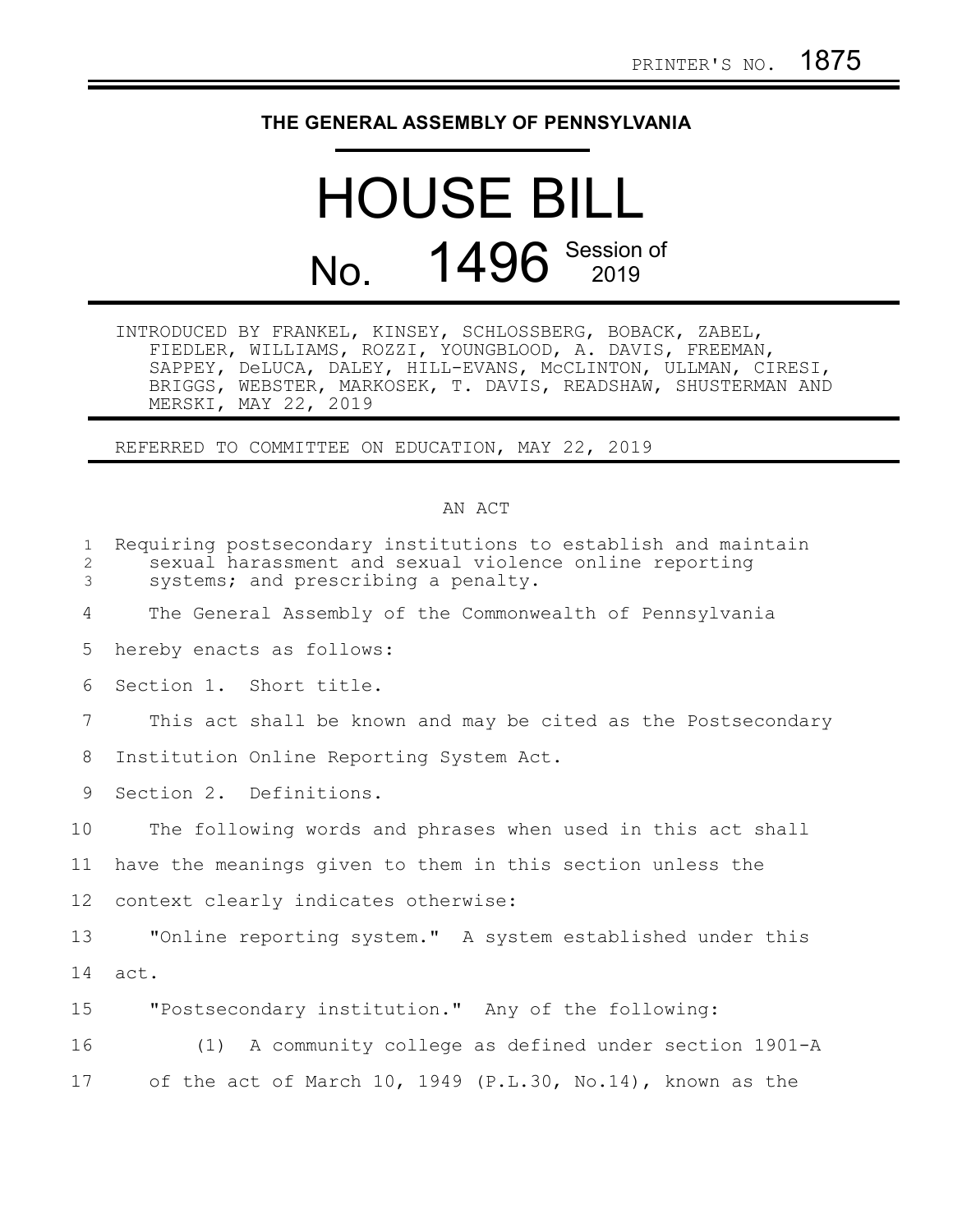Public School Code of 1949. 1

(2) A university under the jurisdiction of the State System of Higher Education. 2 3

(3) A university located in this Commonwealth that receives a nonpreferred appropriation. 4 5

(4) A private postsecondary institution. "Secretary." The Secretary of the Budget of the Commonwealth. 6 7 8

Section 3. Online reporting system. 9

(a) Establishment.-- 10

(1) A postsecondary institution shall establish and maintain an online reporting system to receive complaints of sexual harassment and sexual violence from students and employees. 11 12 13 14

(2) A postsecondary institution shall investigate a complaint received by the online reporting system. The investigation shall be conducted in accordance with the process established in the postsecondary institution's sexual harassment and sexual violence policy. 15 16 17 18 19

(3) A postsecondary institution may not fail or refuse to investigate a complaint solely for the reason that the complaint was submitted anonymously. 20 21 22

(b) Anonymous reports.--An online reporting system shall permit anonymous complaints to be reported and the complaints shall be investigated in accordance with subsection (a). 23 24 25

(c) Required information.--A postsecondary institution shall provide an individual who reports a complaint under this section with the following: 26 27 28

(1) Information regarding who will receive and have access to the complaint. 29 30

20190HB1496PN1875 - 2 -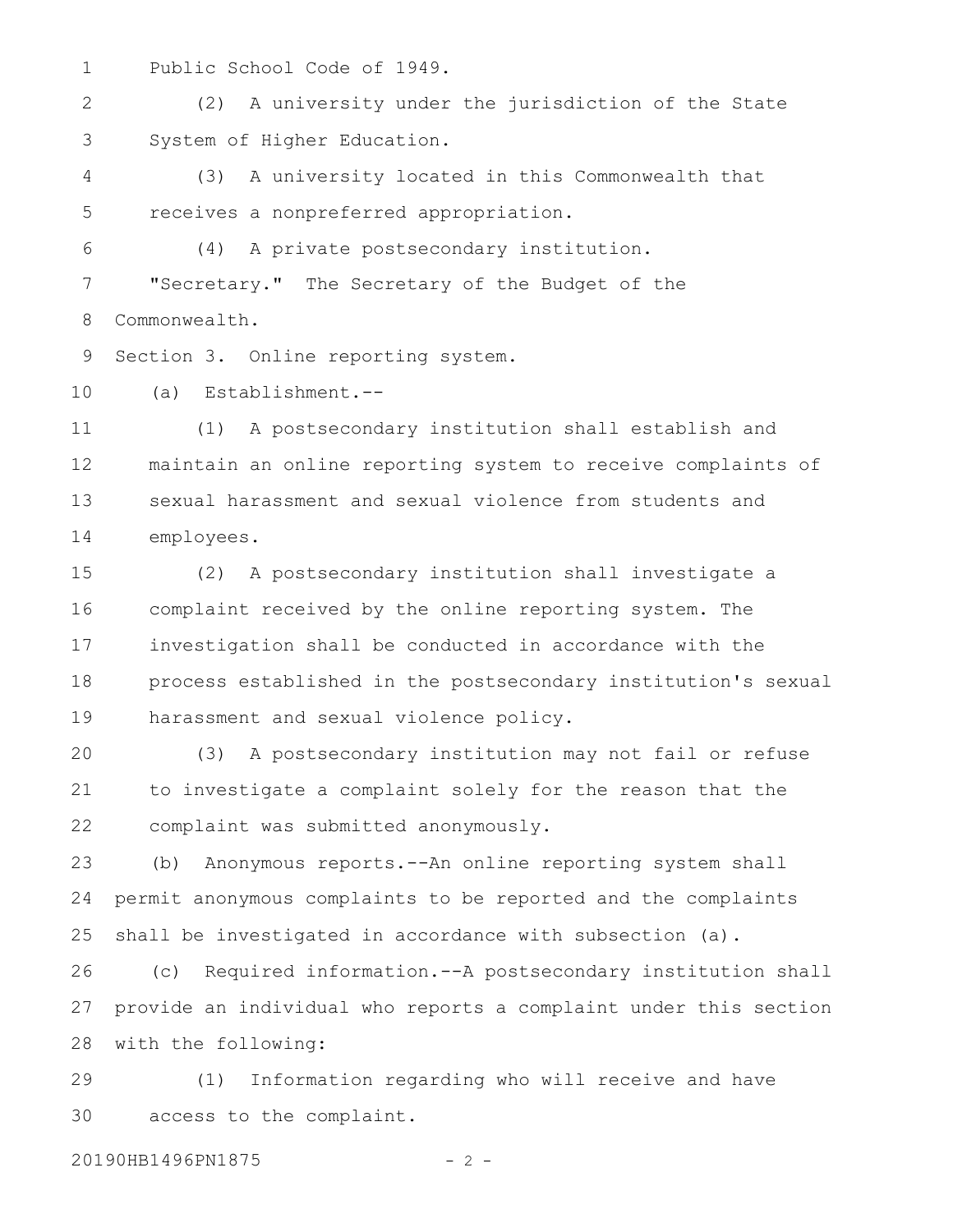(2) How information gathered through the online reporting system will be used. 1 2

(3) Contact information for on-campus and off-campus organizations serving victims of sexual harassment and sexual violence. 3 4 5

(d) Statement.--The online reporting system shall prominently display the following statement: 6 7

It is important to note that while the (name of the postsecondary institution) will evaluate all reports of sexual assault and sexual harassment, the ability of the (name of the postsecondary institution) to investigate and respond to allegations and provide feedback to an individual reporting a complaint may be limited depending on the information provided in the complaint. Individuals are encouraged to review the policy of the (name of the postsecondary institution) for investigating reports of sexual violence for more information about procedures and resources. 8 9 10 11 12 13 14 15 16 17 18

(e) Access to data.--A postsecondary institution shall limit access to the data collected, created or maintained under subsection (a) to only the data as follows: 19 20 21

(1) Only individuals with explicit authorization from the postsecondary institution may enter, update, access, share or disseminate electronic data relating to an incident of sexual harassment or sexual violence collected, created or maintained under this section. 22 23 24 25 26

(2) The ability of an authorized individual to enter, update, access, share or disseminate data shall be limited through the use of role-based access that corresponds to the official duties or training level of the individual and the 27 28 29 30

20190HB1496PN1875 - 3 -